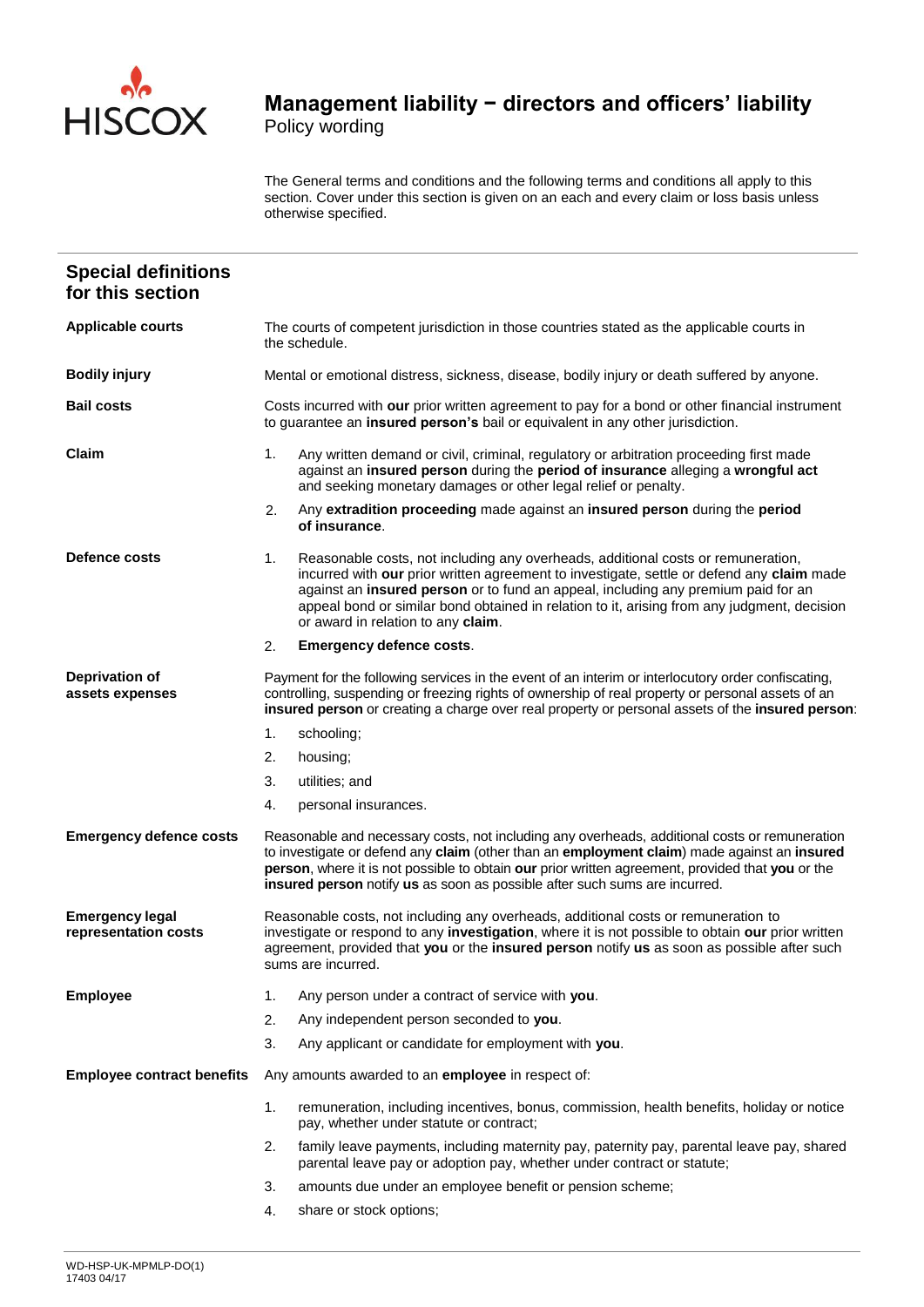

|                                                  | 5.                                                                                                                                                                                                                                                                                                                                                                                                                                                   | deferred compensation; or                                                                                                                                                                                                                                                                                                                                               |  |  |  |  |
|--------------------------------------------------|------------------------------------------------------------------------------------------------------------------------------------------------------------------------------------------------------------------------------------------------------------------------------------------------------------------------------------------------------------------------------------------------------------------------------------------------------|-------------------------------------------------------------------------------------------------------------------------------------------------------------------------------------------------------------------------------------------------------------------------------------------------------------------------------------------------------------------------|--|--|--|--|
|                                                  | 6.                                                                                                                                                                                                                                                                                                                                                                                                                                                   | equal pay or redundancy pay.                                                                                                                                                                                                                                                                                                                                            |  |  |  |  |
| <b>Employment claim</b>                          | Any claim by any employee for any actual or alleged:                                                                                                                                                                                                                                                                                                                                                                                                 |                                                                                                                                                                                                                                                                                                                                                                         |  |  |  |  |
|                                                  | 1.                                                                                                                                                                                                                                                                                                                                                                                                                                                   | wrongful, unfair or constructive dismissal, discharge or termination of employment;                                                                                                                                                                                                                                                                                     |  |  |  |  |
|                                                  | 2.                                                                                                                                                                                                                                                                                                                                                                                                                                                   | breach of written or implied contract of employment;                                                                                                                                                                                                                                                                                                                    |  |  |  |  |
|                                                  | 3.                                                                                                                                                                                                                                                                                                                                                                                                                                                   | employment related misrepresentation;                                                                                                                                                                                                                                                                                                                                   |  |  |  |  |
|                                                  | 4.                                                                                                                                                                                                                                                                                                                                                                                                                                                   | wrongful deprivation of a career opportunity, failure to grant tenure or negligent employee<br>evaluation;                                                                                                                                                                                                                                                              |  |  |  |  |
|                                                  | 5.                                                                                                                                                                                                                                                                                                                                                                                                                                                   | harassment, unlawful discrimination or failure to provide adequate employee procedures<br>and policies;                                                                                                                                                                                                                                                                 |  |  |  |  |
|                                                  | 6.                                                                                                                                                                                                                                                                                                                                                                                                                                                   | retaliation; or                                                                                                                                                                                                                                                                                                                                                         |  |  |  |  |
|                                                  | 7.                                                                                                                                                                                                                                                                                                                                                                                                                                                   | defamation or invasion of privacy,                                                                                                                                                                                                                                                                                                                                      |  |  |  |  |
|                                                  |                                                                                                                                                                                                                                                                                                                                                                                                                                                      | arising solely as a result of the employment or non-employment by you of such employee.                                                                                                                                                                                                                                                                                 |  |  |  |  |
| <b>Extradition proceeding</b>                    |                                                                                                                                                                                                                                                                                                                                                                                                                                                      | Any proceeding commenced under the provisions of the United Kingdom Extradition Act 2003 or<br>any similar or successor legislation in any other jurisdiction, including any associated appeals.                                                                                                                                                                        |  |  |  |  |
| Health and safety/<br>manslaughter claim         | Any claim under the provisions of the Corporate Manslaughter and Homicide Act 2007 or the<br>Health & Safety at Work etc. Act 1974 or any similar or successor legislation.                                                                                                                                                                                                                                                                          |                                                                                                                                                                                                                                                                                                                                                                         |  |  |  |  |
| Health and safety/<br>manslaughter investigation | Any investigation under the provisions of the Corporate Manslaughter and Homicide Act<br>2007 or the Health & Safety at Work etc. Act 1974 or any similar or successor legislation.                                                                                                                                                                                                                                                                  |                                                                                                                                                                                                                                                                                                                                                                         |  |  |  |  |
| <b>Insured person</b>                            | 1.                                                                                                                                                                                                                                                                                                                                                                                                                                                   | Any natural person who was, is, or during the period of insurance becomes a director,<br>partner, member or officer of you.                                                                                                                                                                                                                                             |  |  |  |  |
|                                                  | 2.                                                                                                                                                                                                                                                                                                                                                                                                                                                   | Any de facto director of you whilst acting in such capacity for you.                                                                                                                                                                                                                                                                                                    |  |  |  |  |
|                                                  | 3.                                                                                                                                                                                                                                                                                                                                                                                                                                                   | Any shadow director as defined under Section 251 of the Companies Act 2006 or any<br>similar or successor legislation in any other jurisdiction.                                                                                                                                                                                                                        |  |  |  |  |
|                                                  | 4.                                                                                                                                                                                                                                                                                                                                                                                                                                                   | Any employee of you.                                                                                                                                                                                                                                                                                                                                                    |  |  |  |  |
|                                                  | 5.                                                                                                                                                                                                                                                                                                                                                                                                                                                   | The lawful spouse, civil or unmarried partner of any person in 1 to 4 above solely<br>because of their spousal, civil or unmarried partner relationship following a claim or<br>investigation against that person.                                                                                                                                                      |  |  |  |  |
|                                                  | 6.                                                                                                                                                                                                                                                                                                                                                                                                                                                   | The estates, heirs or legal representatives of any person in 1 to 5 above who has died<br>or become incapacitated, insolvent or bankrupt but only for a claim or investigation<br>against that person.                                                                                                                                                                  |  |  |  |  |
|                                                  |                                                                                                                                                                                                                                                                                                                                                                                                                                                      | Insured person does not include any external auditor or any liquidator, receiver,<br>administrative receiver or other insolvency practitioner or officer of you or your assets.                                                                                                                                                                                         |  |  |  |  |
| Investigation                                    |                                                                                                                                                                                                                                                                                                                                                                                                                                                      | An official examination, official enquiry or official investigation into your business activities,<br>or into an insured person, arising from activities performed in their capacity as an insured<br>person, first notified as being required during the period of insurance and conducted by<br>any regulator, government department or other body legally empowered. |  |  |  |  |
|                                                  |                                                                                                                                                                                                                                                                                                                                                                                                                                                      | <b>Investigation</b> does not include any routine regulatory supervision, enquiry or compliance<br>review, any internal investigation or any investigation into the business activities of your<br>industry which is not solely related to your or any insured person's conduct.                                                                                        |  |  |  |  |
| <b>Investigation mitigation</b><br>costs         | Reasonable and necessary costs incurred by an insured person to prevent or minimise the<br>likelihood of an investigation or mitigate the potential consequences of an investigation<br>which, if such steps were not taken, would be likely to result in an investigation being brought<br>against such insured person that would be covered by this section of the policy or would be<br>likely to increase the severity of such an investigation. |                                                                                                                                                                                                                                                                                                                                                                         |  |  |  |  |
| <b>Legal representation</b><br>costs             | 1.                                                                                                                                                                                                                                                                                                                                                                                                                                                   | Reasonable legal costs, fees, charges and expenses, not including any overheads,<br>additional costs or remuneration, for which you are legally liable, incurred with our prior<br>written agreement for legal representation directly in relation to an investigation.                                                                                                 |  |  |  |  |
|                                                  | 2.                                                                                                                                                                                                                                                                                                                                                                                                                                                   | Emergency legal representation costs.                                                                                                                                                                                                                                                                                                                                   |  |  |  |  |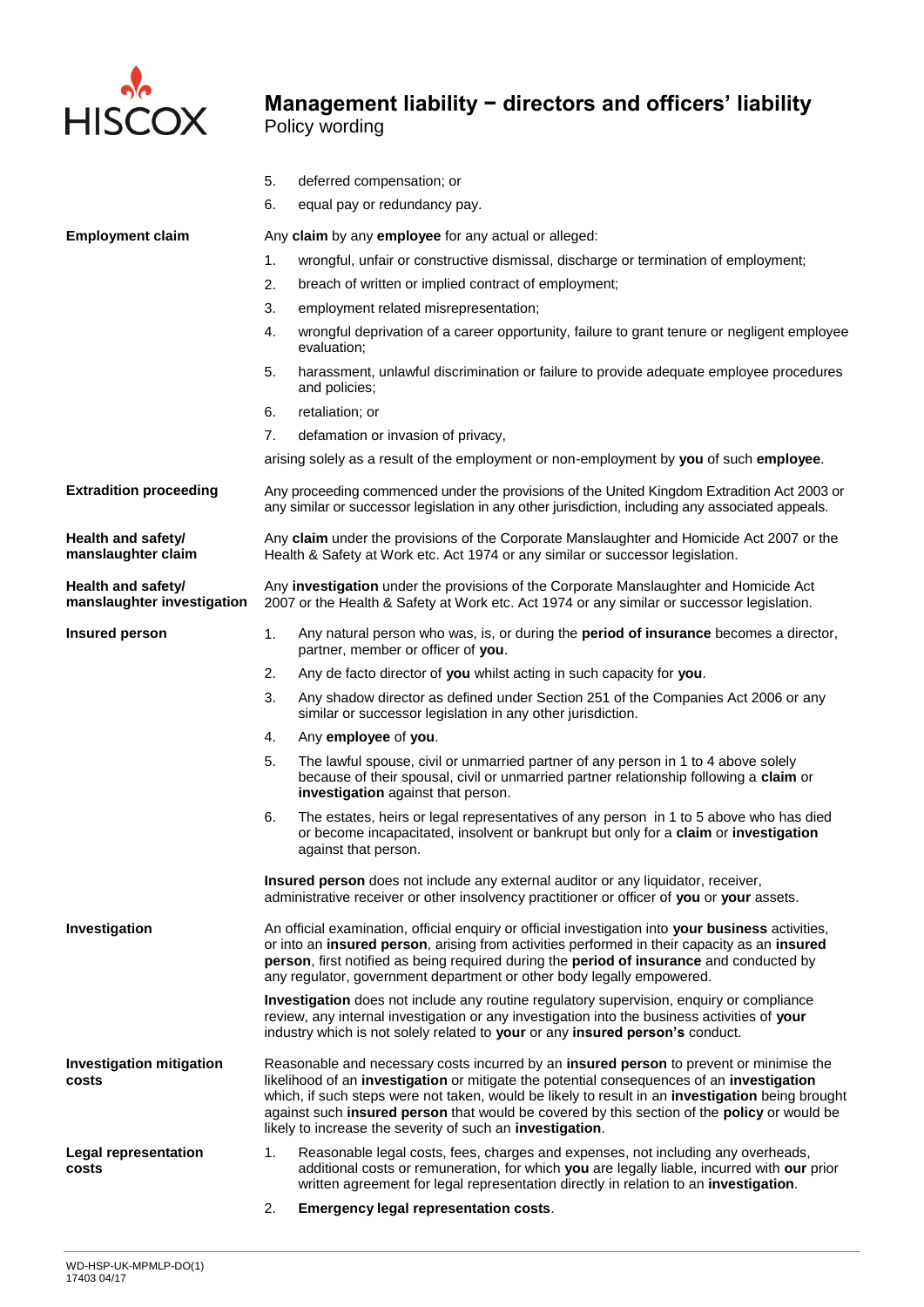

# **Management liability − directors and officers' liability**

Policy wording

| Loss                             | In respect of a claim or investigation the amount any insured person becomes legally liable<br>to pay, including following a settlement entered into with our written agreement, for: |                                                                                                                                                                                                                                                                                                                                                                                                                                                                                                                                                                                  |  |
|----------------------------------|---------------------------------------------------------------------------------------------------------------------------------------------------------------------------------------|----------------------------------------------------------------------------------------------------------------------------------------------------------------------------------------------------------------------------------------------------------------------------------------------------------------------------------------------------------------------------------------------------------------------------------------------------------------------------------------------------------------------------------------------------------------------------------|--|
|                                  | 1.                                                                                                                                                                                    | awards of damages, including punitive, exemplary and multiplied damages and civil fines<br>and penalties if insurable in the jurisdiction where such award was first ordered;                                                                                                                                                                                                                                                                                                                                                                                                    |  |
|                                  | 2.                                                                                                                                                                                    | claimants' legal costs and expenses;                                                                                                                                                                                                                                                                                                                                                                                                                                                                                                                                             |  |
|                                  | 3.                                                                                                                                                                                    | defence costs and legal representation costs; and                                                                                                                                                                                                                                                                                                                                                                                                                                                                                                                                |  |
|                                  | 4.                                                                                                                                                                                    | public relations expenses.                                                                                                                                                                                                                                                                                                                                                                                                                                                                                                                                                       |  |
|                                  |                                                                                                                                                                                       | Loss does not include any:                                                                                                                                                                                                                                                                                                                                                                                                                                                                                                                                                       |  |
|                                  | a.                                                                                                                                                                                    | criminal fines or penalties, taxes (except for personal tax liability), remuneration,<br>employee contract benefits, or punitive, exemplary and multiplied damages in relation<br>to an employment claim; or                                                                                                                                                                                                                                                                                                                                                                     |  |
|                                  | b.                                                                                                                                                                                    | regulator's costs or expenses (including Health and Safety Executive fees for intervention<br>or similar regulator's costs and expenses) other than those in respect of an intended<br>investigation or prosecution.                                                                                                                                                                                                                                                                                                                                                             |  |
| <b>Outside entity</b>            |                                                                                                                                                                                       | Any organisation other than you:                                                                                                                                                                                                                                                                                                                                                                                                                                                                                                                                                 |  |
|                                  | 1.                                                                                                                                                                                    | that is tax exempt and not for profit; or                                                                                                                                                                                                                                                                                                                                                                                                                                                                                                                                        |  |
|                                  | 2.                                                                                                                                                                                    | in which you hold any issued share.                                                                                                                                                                                                                                                                                                                                                                                                                                                                                                                                              |  |
|                                  |                                                                                                                                                                                       | Outside entity does not include:                                                                                                                                                                                                                                                                                                                                                                                                                                                                                                                                                 |  |
|                                  | 1.                                                                                                                                                                                    | any company which is registered or domiciled in the USA or Canada;                                                                                                                                                                                                                                                                                                                                                                                                                                                                                                               |  |
|                                  | 2.                                                                                                                                                                                    | any company whose securities are traded on any stock exchange in the USA or Canada; or                                                                                                                                                                                                                                                                                                                                                                                                                                                                                           |  |
|                                  | 3.                                                                                                                                                                                    | any bank, investment company, investment advisor or manager, hedge or mutual fund,<br>private equity or venture capital company, stock brokerage, insurer, or any similar<br>financial organisation or institution including any organisation regulated by the FCA,<br>PRA or any similar regulator.                                                                                                                                                                                                                                                                             |  |
| <b>Pollution</b>                 |                                                                                                                                                                                       | Any actual, alleged or threatened discharge, seepage, treatment, removal, disposal, dispersal,<br>emission, release or escape of any solid, liquid, gaseous or thermal contaminant or irritant,<br>including, but not limited to, lead, smoke, oil, oil products, dust, fibres, soot, fumes, acids,<br>alkalis, chemicals or waste (including materials that have been or are intended to be recycled,<br>reconditioned or reclaimed), or any regulatory order, direction or request to test for, monitor,<br>remove, contain, treat, detoxify, or neutralise any such material. |  |
| <b>Pre-investigation costs</b>   |                                                                                                                                                                                       | Reasonable costs incurred by an insured person with our prior written agreement to notify a<br>regulator, government department or other body legally empowered of any material breach,<br>incident or event occurring within the geographical limits where such notice is obligatory and<br>it is likely that a covered investigation will be brought as a result of the notification.                                                                                                                                                                                          |  |
| <b>Prior and pending</b><br>date |                                                                                                                                                                                       | The date on which you first purchased directors' and officers' liability insurance that has run<br>continuously without a break in cover. If since that date you have merged or consolidated with<br>another company, or any party has acquired more than 50% of your issued share capital or<br>the majority of your voting rights, the 'prior and pending date' will be the date of such merger,<br>consolidation or acquisition.                                                                                                                                              |  |
| <b>Property damage</b>           | property.                                                                                                                                                                             | The loss, damage or destruction of any tangible property including loss of use of such                                                                                                                                                                                                                                                                                                                                                                                                                                                                                           |  |
| <b>Public relations expenses</b> |                                                                                                                                                                                       | The reasonable and necessary costs incurred with our prior written agreement in utilising the<br>services of a public relations consultant.                                                                                                                                                                                                                                                                                                                                                                                                                                      |  |
| <b>Securities</b>                |                                                                                                                                                                                       | Any debt or equity interest in you.                                                                                                                                                                                                                                                                                                                                                                                                                                                                                                                                              |  |
| <b>Subsidiary</b>                |                                                                                                                                                                                       | Any entity in which you:                                                                                                                                                                                                                                                                                                                                                                                                                                                                                                                                                         |  |
|                                  | 1.                                                                                                                                                                                    | own directly or through one or more of your subsidiaries more than 50% of the share<br>capital or a majority of the voting rights or have the right to appoint or remove a majority<br>of the entity's board of directors; or                                                                                                                                                                                                                                                                                                                                                    |  |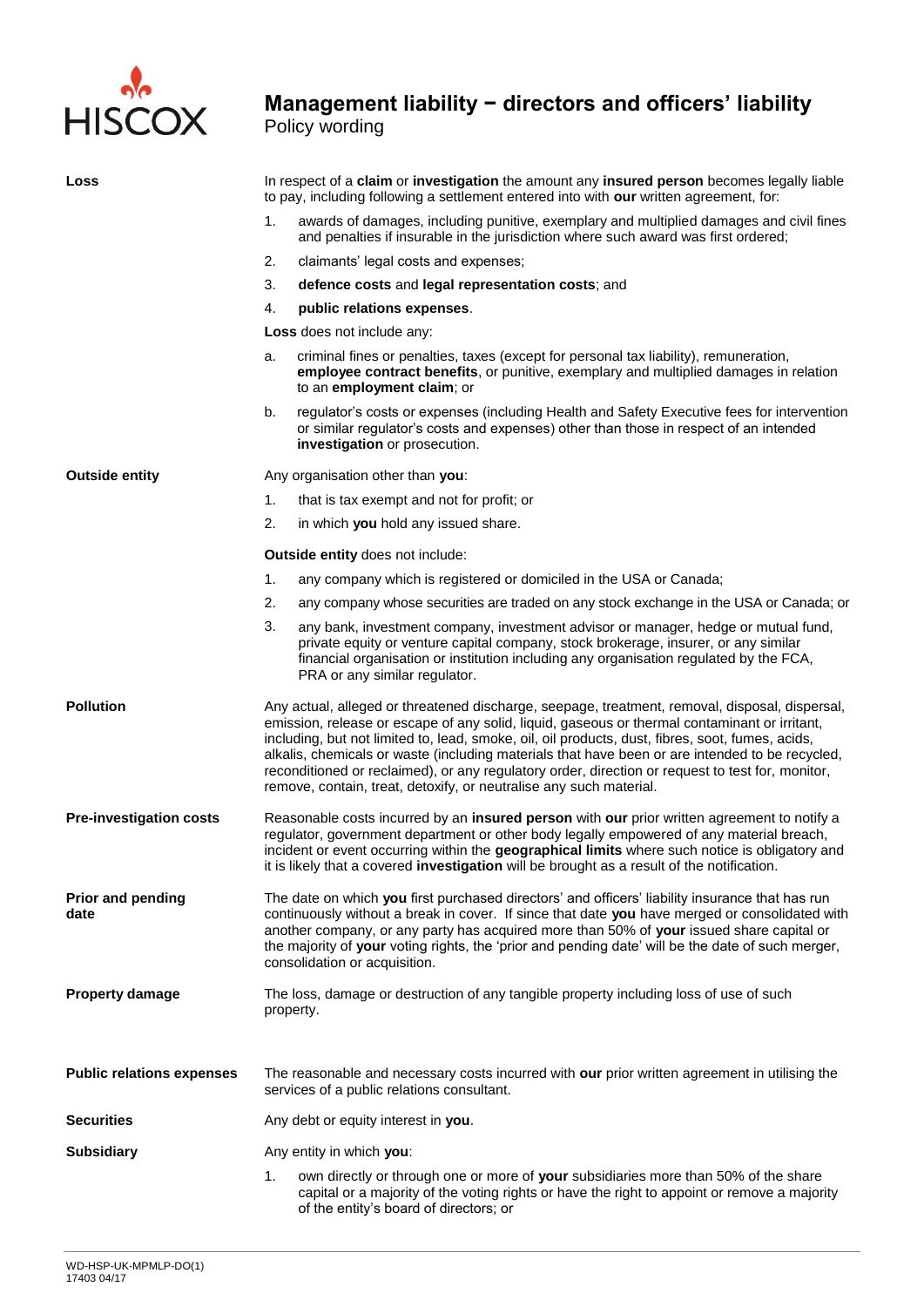

2. control a majority of its voting rights under a written agreement with other shareholders or members.

If an entity ceases to be a **subsidiary** during the **period of insurance**, cover will continue but only for a **claim** or **investigation** against an **insured person** arising from any **wrongful act**, act, incident or occurrence performed, taking place, or alleged to have taken place before it ceased to be a **subsidiary**.

**Wrongful act** Any actual or alleged act, error or omission committed or attempted by an **insured person** arising from the performance of the **insured person**'s duties solely in their capacity as a director, partner, member, officer or **employee** of:

1. **you**; or

2. for the purposes of the cover in **What is covered**, Outside entity, an **outside entity**, including:

- a. breach of any duty, including fiduciary or statutory duty, breach of confidence or data loss;
- b. breach of trust;
- c. negligence, negligent misstatement, misleading statement or negligent misrepresentation;
- d. defamation;
- e. wrongful trading under Section 214 of the Insolvency Act 1986 or any similar or successor legislation, including its equivalent legislation in any other jurisdiction;
- f. breach of warranty of authority; or
- g. any other act, error or omission attempted or allegedly committed or attempted by an **insured person** solely because of their status as a director, partner, member, officer or **employee** of **you**.

**You/your** Also includes any **subsidiary**:

- 1. existing at the start of the **period of insurance**;
- 2. created or acquired during the **period of insurance** provided that the newly created or acquired **subsidiary**:
	- a. is not domiciled in the United States of America or Canada; and
	- b. does not trade any of its securities on any stock exchange.

## **What is covered**

| 1. Claims against an<br>insured person |    |                                                                                                                                                                             |                                                                                                                                                                                                                                                                                                                                                                                                                                                                          |
|----------------------------------------|----|-----------------------------------------------------------------------------------------------------------------------------------------------------------------------------|--------------------------------------------------------------------------------------------------------------------------------------------------------------------------------------------------------------------------------------------------------------------------------------------------------------------------------------------------------------------------------------------------------------------------------------------------------------------------|
| Losses including<br>defence costs      | a. | We will pay on behalf of any insured person the loss arising from a claim against any<br>insured person for any wrongful act within the geographical limits, including any: |                                                                                                                                                                                                                                                                                                                                                                                                                                                                          |
| Health and safety/<br>manslaughter     |    | i.                                                                                                                                                                          | health and safety/ manslaughter claim;                                                                                                                                                                                                                                                                                                                                                                                                                                   |
| Pension or employee<br>benefit schemes |    | ii.                                                                                                                                                                         | claim arising from an insured person's operation or administration of any pension<br>or employee benefit scheme or trust fund of yours;                                                                                                                                                                                                                                                                                                                                  |
| Pollution                              |    | iii.                                                                                                                                                                        | claim arising from pollution.;                                                                                                                                                                                                                                                                                                                                                                                                                                           |
| Employment claims                      |    | iv.                                                                                                                                                                         | employment claim. This cover does not apply if the insured person is covered under<br>the Management liability – employment practices liability section of this policy;                                                                                                                                                                                                                                                                                                  |
| Outside entity                         |    | v.                                                                                                                                                                          | claim arising directly from any activity performed by an <b>insured person</b> in their<br>capacity as a director or officer of an outside entity, provided that the insured<br>person acts in that capacity at your specific written request. However, we will only<br>pay in excess of any indemnity provided by the outside entity to its directors,<br>partners, members or officers or any other insurance available to such individuals<br>for such <b>claim</b> ; |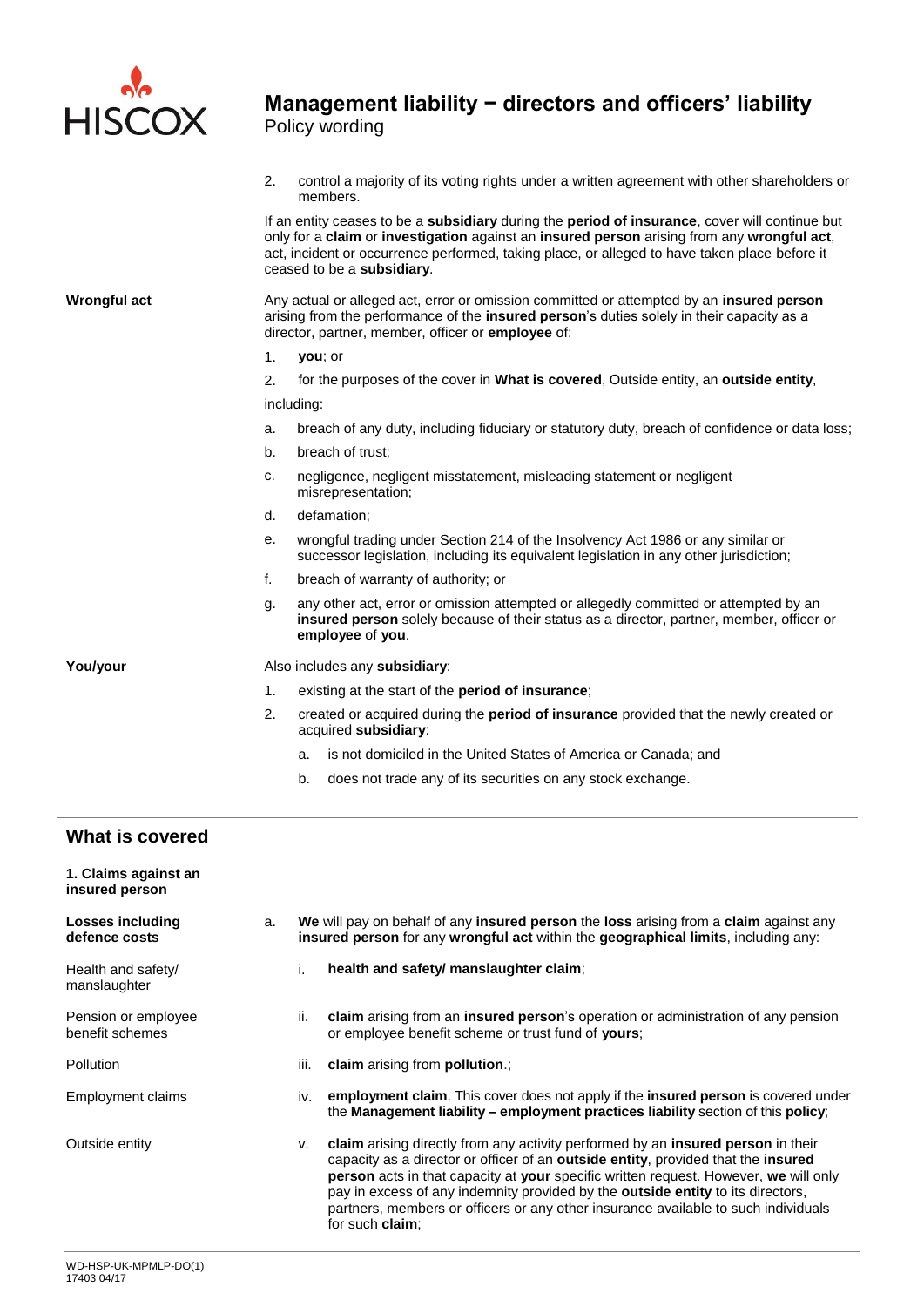

| Cyber and data                                        |    | vi. claim arising from the misuse of data or any computer hardware or software, including<br>a breach of the Data Protection Act 1998 or any similar or successor legislation;                                                                                                                                                                                                                                                                             |  |  |  |
|-------------------------------------------------------|----|------------------------------------------------------------------------------------------------------------------------------------------------------------------------------------------------------------------------------------------------------------------------------------------------------------------------------------------------------------------------------------------------------------------------------------------------------------|--|--|--|
| Bodily injury and<br>property damage                  |    | viii. claim for bodily injury or property damage, other than any claim brought by or on<br>behalf of any party who:                                                                                                                                                                                                                                                                                                                                        |  |  |  |
|                                                       |    | suffered the bodily injury; or<br>1.                                                                                                                                                                                                                                                                                                                                                                                                                       |  |  |  |
|                                                       |    | 2.<br>owns or is legally responsible for the tangible property that suffered such<br>property damage.                                                                                                                                                                                                                                                                                                                                                      |  |  |  |
| Defence costs only                                    | b. | We will pay on behalf of any insured person the defence costs only arising from a<br>claim for any wrongful act within the geographical limits:                                                                                                                                                                                                                                                                                                            |  |  |  |
| Bodily injury and                                     |    | for any claim brought by or on behalf of any party who:                                                                                                                                                                                                                                                                                                                                                                                                    |  |  |  |
| property damage                                       |    | suffered the <b>bodily injury</b> ; or<br>i.                                                                                                                                                                                                                                                                                                                                                                                                               |  |  |  |
|                                                       |    | ii.<br>owns or is legally responsible for the tangible property that suffered such<br>property damage.                                                                                                                                                                                                                                                                                                                                                     |  |  |  |
| <b>Emergency defence costs</b>                        | c. | We will pay emergency defence costs in relation to a covered claim.                                                                                                                                                                                                                                                                                                                                                                                        |  |  |  |
|                                                       |    | The most we will pay for emergency defence costs is £100,000 in the aggregate,<br>regardless of the number of claims. This limit is included within, and not in addition to,<br>the limit of indemnity shown on the schedule.                                                                                                                                                                                                                              |  |  |  |
| 2. Investigations                                     |    |                                                                                                                                                                                                                                                                                                                                                                                                                                                            |  |  |  |
| <b>Losses including legal</b><br>representation costs | a. | We will pay on behalf of any insured person the loss arising from an investigation<br>arising from any wrongful act, act, incident or occurrence performed, taking place, or<br>alleged to have taken place within the geographical limits, including any:                                                                                                                                                                                                 |  |  |  |
| Health and safety/<br>manslaughter                    |    | health and safety/manslaughter investigation;<br>i.                                                                                                                                                                                                                                                                                                                                                                                                        |  |  |  |
| Pension or employee<br>benefit schemes                |    | investigation arising from an insured person's operation or administration of any<br>ii.<br>pension or employee benefit scheme or trust fund of yours;                                                                                                                                                                                                                                                                                                     |  |  |  |
| Pollution                                             |    | investigation arising from pollution;<br>iii.                                                                                                                                                                                                                                                                                                                                                                                                              |  |  |  |
| Outside entity                                        |    | investigation arising directly from any activity performed by an insured person in<br>iv.<br>their capacity as a director or officer of an outside entity, provided that the insured<br>person acts in that capacity at your specific written request. However, we will only<br>pay in excess of any indemnity provided by the outside entity to its directors or<br>officers or any other insurance available to such individuals for such investigation; |  |  |  |
| Cyber and data                                        |    | investigation arising from the misuse of data or any computer hardware or<br>ν.<br>software, including a breach of the Data Protection Act 1998 or any similar or<br>successor legislation;                                                                                                                                                                                                                                                                |  |  |  |
| Bodily injury and property<br>damage                  |    | investigation arising from bodily injury or property damage.<br>vi.                                                                                                                                                                                                                                                                                                                                                                                        |  |  |  |
| Investigation<br>mitigation costs                     | b. | We will also pay investigation mitigation costs in relation to a covered investigation,<br>provided that:                                                                                                                                                                                                                                                                                                                                                  |  |  |  |
|                                                       |    | where reasonably possible, the insured person must obtain our prior written<br>i.<br>agreement before incurring such costs. Where it is not possible to obtain our written<br>agreement, the insured person must notify us as soon as possible after such sums<br>are incurred; and                                                                                                                                                                        |  |  |  |
|                                                       |    | we will not pay for the costs incurred in dealing with routine business, regulatory,<br>ii.<br>legal, compliance or other matters, which could lead to an investigation if not<br>complied with.                                                                                                                                                                                                                                                           |  |  |  |
|                                                       |    | The most we will pay for investigation mitigation costs is £100,000 in the aggregate,<br>regardless of the number of investigations. This limit is included within, and not in<br>addition to, the limit of indemnity shown on the schedule.                                                                                                                                                                                                               |  |  |  |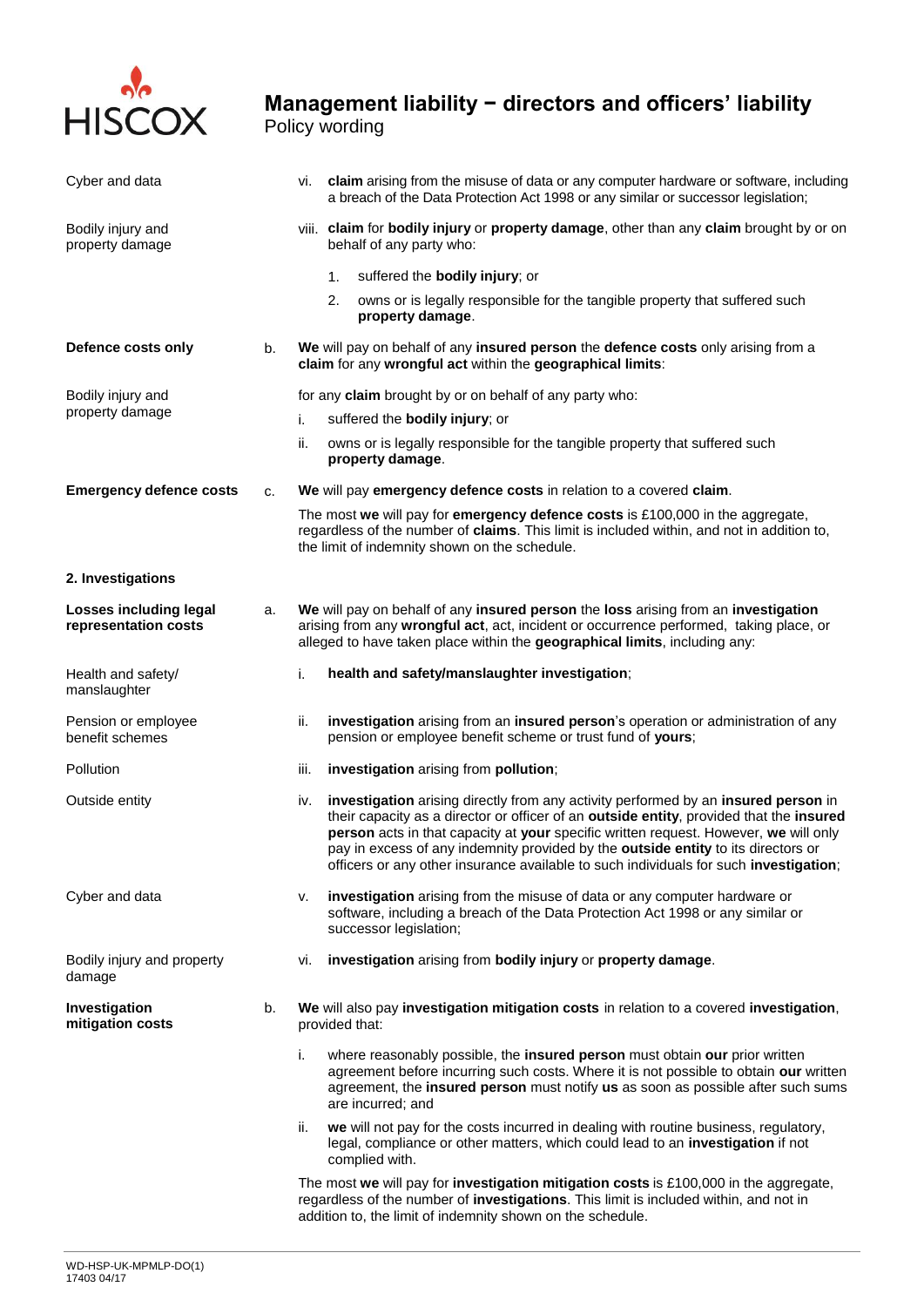

**We** will not make any payment for any part of an **investigation** not covered by this section.

| <b>Pre-investigation costs</b>                             | c. | We will pay pre-investigation costs in relation to a covered investigation.                                                                                                                                                                                                                                                                                                                                                                                                    |                                                                                                                                                                                                                                                                                                                                                                                 |  |  |
|------------------------------------------------------------|----|--------------------------------------------------------------------------------------------------------------------------------------------------------------------------------------------------------------------------------------------------------------------------------------------------------------------------------------------------------------------------------------------------------------------------------------------------------------------------------|---------------------------------------------------------------------------------------------------------------------------------------------------------------------------------------------------------------------------------------------------------------------------------------------------------------------------------------------------------------------------------|--|--|
|                                                            |    | The most we will pay for pre-investigation costs is £100,000 in the aggregate,<br>regardless of the number of investigations. This limit is included within, and not in<br>addition to, the limit of indemnity shown on the schedule.                                                                                                                                                                                                                                          |                                                                                                                                                                                                                                                                                                                                                                                 |  |  |
| <b>Emergency legal</b>                                     | d. | We will pay emergency legal representation costs in relation to a covered investigation.                                                                                                                                                                                                                                                                                                                                                                                       |                                                                                                                                                                                                                                                                                                                                                                                 |  |  |
| representation costs                                       |    | The most we will pay for emergency legal representation costs is £100,000 in the<br>aggregate, regardless of the number of <b>investigations</b> . This limit is included within,<br>and not in addition to, the limit of indemnity shown on the schedule.                                                                                                                                                                                                                     |                                                                                                                                                                                                                                                                                                                                                                                 |  |  |
| 3. Entity reimbursement                                    |    | We will pay on your behalf the loss which you are legally obliged or permitted to pay on<br>behalf of an insured person arising from a covered claim or investigation. If you are<br>permitted or obliged to provide such payment but fail to do so for any reason other than your<br>insolvency, regardless of whether you advanced payment or indemnified an insured person<br>for such loss, we will pay the amount of the claim or investigation less any relevant excess. |                                                                                                                                                                                                                                                                                                                                                                                 |  |  |
| 4. Additional covers                                       | a. | We will pay on behalf of any insured person:                                                                                                                                                                                                                                                                                                                                                                                                                                   |                                                                                                                                                                                                                                                                                                                                                                                 |  |  |
| <b>Extradition proceedings</b>                             |    | i.                                                                                                                                                                                                                                                                                                                                                                                                                                                                             | the loss arising from any extradition proceeding against any insured person<br>during the period of insurance arising from any wrongful act, act, incident or<br>occurrence performed, taking place or alleged to have taken place within the<br>geographical limits;                                                                                                           |  |  |
| Deprivation of<br>assets expenses                          |    | ii.                                                                                                                                                                                                                                                                                                                                                                                                                                                                            | deprivation of assets expenses following an interim or interlocutory order as a<br>direct result of a covered claim or investigation.                                                                                                                                                                                                                                           |  |  |
|                                                            |    |                                                                                                                                                                                                                                                                                                                                                                                                                                                                                | The most we will pay for deprivation of assets expenses is £100,000 in the<br>aggregate, regardless of the number of claims or investigations. This limit is<br>included within, and not in addition to, the limit of indemnity shown on the schedule.                                                                                                                          |  |  |
| Public relations expenses                                  |    | iii.                                                                                                                                                                                                                                                                                                                                                                                                                                                                           | public relations expenses following a covered claim or investigation to mitigate the<br>actual or potential adverse effect on their reputation by disseminating news of a final<br>adjudication that absolved them of any fault. The insured person must obtain our<br>prior written agreement before incurring such costs.                                                     |  |  |
|                                                            |    |                                                                                                                                                                                                                                                                                                                                                                                                                                                                                | The most we will pay in total for public relations expenses for each insured<br>person is £25,000 in the aggregate, regardless of the number of claims or<br>investigations. This limit is included within, and not in addition to, the limit of<br>indemnity shown on the schedule.                                                                                            |  |  |
|                                                            |    |                                                                                                                                                                                                                                                                                                                                                                                                                                                                                | The most we will pay in total for public relations expenses for all insured persons<br>across all management liability sections of this policy is £100,000 in the aggregate,<br>regardless of the number of claims or investigations. This limit is included within,<br>and not in addition to, the limits of indemnity shown on the schedule.                                  |  |  |
| Bail costs                                                 |    | iv.                                                                                                                                                                                                                                                                                                                                                                                                                                                                            | bail costs arising from a covered claim or investigation.                                                                                                                                                                                                                                                                                                                       |  |  |
|                                                            |    |                                                                                                                                                                                                                                                                                                                                                                                                                                                                                | The most we will pay for bail costs is £250,000 in the aggregate or 10% of the limit<br>for this section, whichever is the lesser, regardless of the number of claims or<br>investigations. This limit is included within, and not in addition to, the limit of<br>indemnity shown on the schedule.                                                                             |  |  |
| Personal tax liability                                     |    | ν.                                                                                                                                                                                                                                                                                                                                                                                                                                                                             | their liability occurring in the period of insurance within the geographical limits<br>under any insolvency rules or insolvency legislation to pay your unpaid taxes<br>following your insolvency, dissolution, administration or winding up, where such<br>liability arises solely as a result of the insured person's status as your director,<br>partner, member or officer. |  |  |
|                                                            |    |                                                                                                                                                                                                                                                                                                                                                                                                                                                                                | The most we will pay for the liability of all insured persons to pay your unpaid<br>taxes is £250,000 in the aggregate. This limit is included within, and not in addition<br>to, the limit of indemnity shown on the schedule.                                                                                                                                                 |  |  |
| Additional defence costs and<br>legal representation costs |    | additional defence costs and legal representation costs in the event that the limit<br>vi.<br>of indemnity for this section is exhausted, provided that the insured person has<br>previously not been the subject of a claim or investigation that led to the<br>exhaustion of the limit of indemnity for this section.                                                                                                                                                        |                                                                                                                                                                                                                                                                                                                                                                                 |  |  |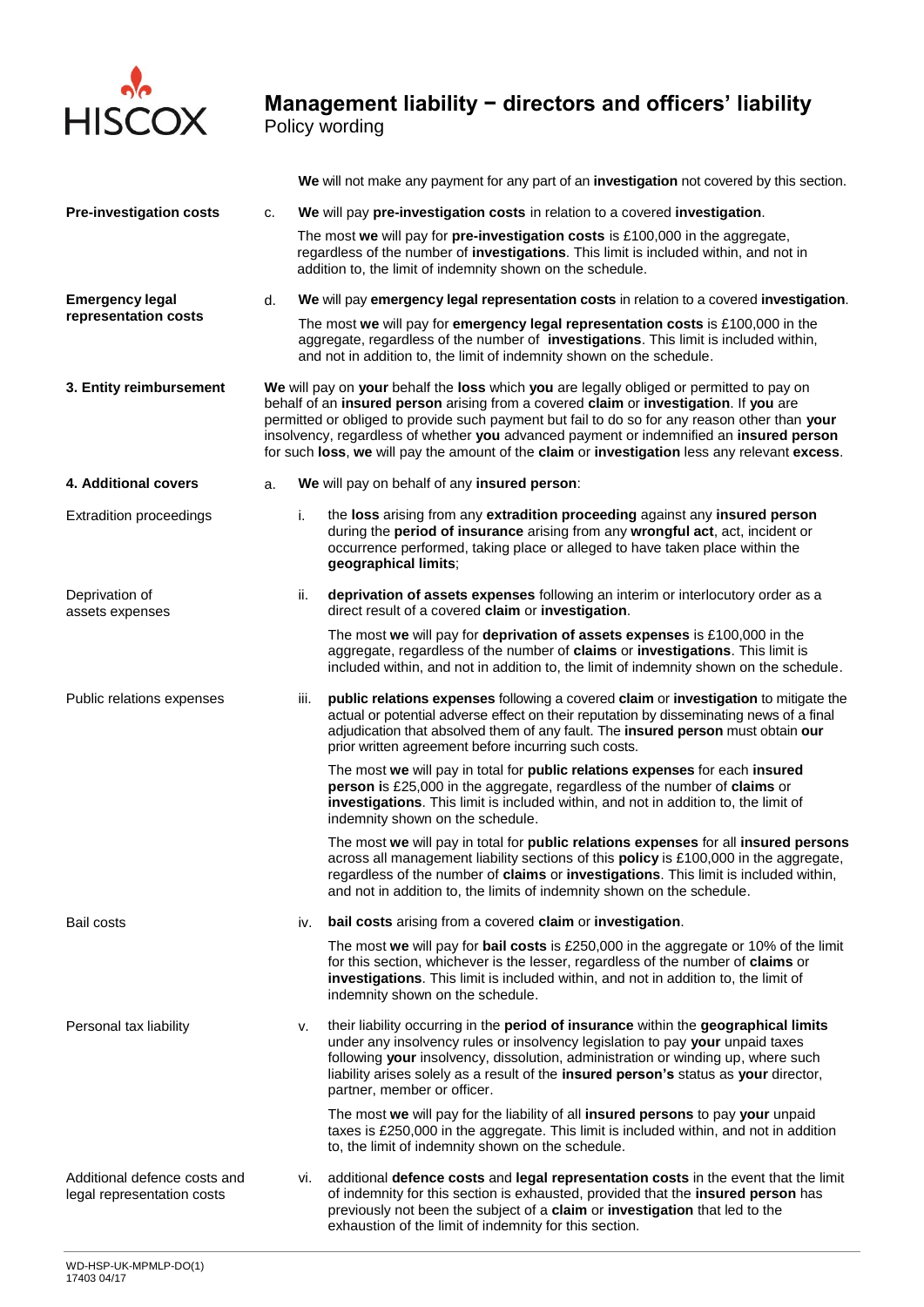

Policy wording

|                                                                         |    | Where an insured person has been the subject of such a claim or investigation,<br>any amount we will pay on behalf of that individual will be reduced by an amount<br>equal to the amount of that claim or investigation or the part of that claim or<br>investigation relating to such individual.                                                |
|-------------------------------------------------------------------------|----|----------------------------------------------------------------------------------------------------------------------------------------------------------------------------------------------------------------------------------------------------------------------------------------------------------------------------------------------------|
|                                                                         |    | The most we will pay for additional defence costs and legal representation costs<br>is £250,000 in the aggregate or the limit of indemnity shown in the schedule in<br>the aggregate, whichever is the lesser, regardless of the number of claims or<br>investigations. This limit is in addition to the limit of indemnity shown on the schedule. |
|                                                                         |    | We will only pay in excess of any other insurance available to such individuals.                                                                                                                                                                                                                                                                   |
| Court attendance<br>compensation                                        | c. | If any insured person has to attend court as a witness in connection with a claim or<br>investigation covered under this section, we will pay you compensation for each day,<br>or part of a day that their attendance is required by us.                                                                                                          |
|                                                                         |    | The most we will pay for court attendance compensation is £250 each day for each<br>employee or £500 each day for each director, partner, member or officer. This limit is<br>included within, and not in addition to, the limit of indemnity shown on the schedule.                                                                               |
|                                                                         |    | The most we will pay in total for court attendance compensation for all insured persons<br>across all management liability sections of this policy is £100,000 in the aggregate,<br>regardless of the number of claims or investigations.                                                                                                          |
| What is not covered                                                     |    | We will not make any payment for any claim, loss, investigation, or any other liability under<br>this section:                                                                                                                                                                                                                                     |
| Deliberate or dishonest acts                                            | 1. | against or suffered by an insured person based upon, attributable to or arising out of:                                                                                                                                                                                                                                                            |
|                                                                         |    | a dishonest or fraudulent act or omission or any intentional breach of any statute<br>a.<br>or regulation;                                                                                                                                                                                                                                         |
|                                                                         |    | an act intended to secure or which does secure a personal profit or advantage to<br>b.<br>which the individual concerned was not legally entitled;                                                                                                                                                                                                 |
|                                                                         |    | an act intended to secure or which does secure a profit for any other company or<br>c.<br>entity to which that company or entity was not legally entitled,                                                                                                                                                                                         |
|                                                                         |    | where such act or omission was committed or condoned by that insured person.                                                                                                                                                                                                                                                                       |
|                                                                         |    | These exclusions will only apply after a judgment or other final adjudication or an<br>admission by the insured person that such act or omission did occur. In the event of<br>such finding or admission, the insured person must reimburse all payments made by us<br>in relation to the corresponding claim, loss or investigation.              |
| Prior claims and litigation                                             | 2. | based upon, attributable to or arising out of:                                                                                                                                                                                                                                                                                                     |
|                                                                         |    | anything that has been reported to and accepted under any policy existing or<br>a.<br>expired, before the start of the <b>period of insurance</b> ; or                                                                                                                                                                                             |
|                                                                         |    | any prior or pending litigation or proceedings, including allegations deriving from<br>b.<br>the same or essentially the same facts, involving an insured person, you or an<br>outside entity, initiated before the prior and pending date.                                                                                                        |
| Securities offerings                                                    | 3. | based upon, attributable to or arising out of any claim or investigation in relation to any<br>actual public offering of your securities.                                                                                                                                                                                                          |
|                                                                         |    | This exclusion does not apply to a failed public offering of your securities.                                                                                                                                                                                                                                                                      |
| Claims brought by a related<br>party in the United States<br>of America | 4. | based upon, attributable to or arising out of any claim brought or maintained by you, an<br>outside entity or an insured person within or subject to the laws of the United States<br>of America. This exclusion will not apply to:                                                                                                                |
|                                                                         |    | defence costs;<br>a.                                                                                                                                                                                                                                                                                                                               |
|                                                                         |    | any shareholder derivative proceedings in your name without your or any insured<br>b.<br>person's solicitation, assistance or participation;                                                                                                                                                                                                       |
|                                                                         |    | any claim brought by your liquidator, receiver or administrative receiver or similar body<br>c.                                                                                                                                                                                                                                                    |
|                                                                         |    | any employment claim;<br>d.                                                                                                                                                                                                                                                                                                                        |
|                                                                         |    | any claim made by a former insured person; or<br>е.                                                                                                                                                                                                                                                                                                |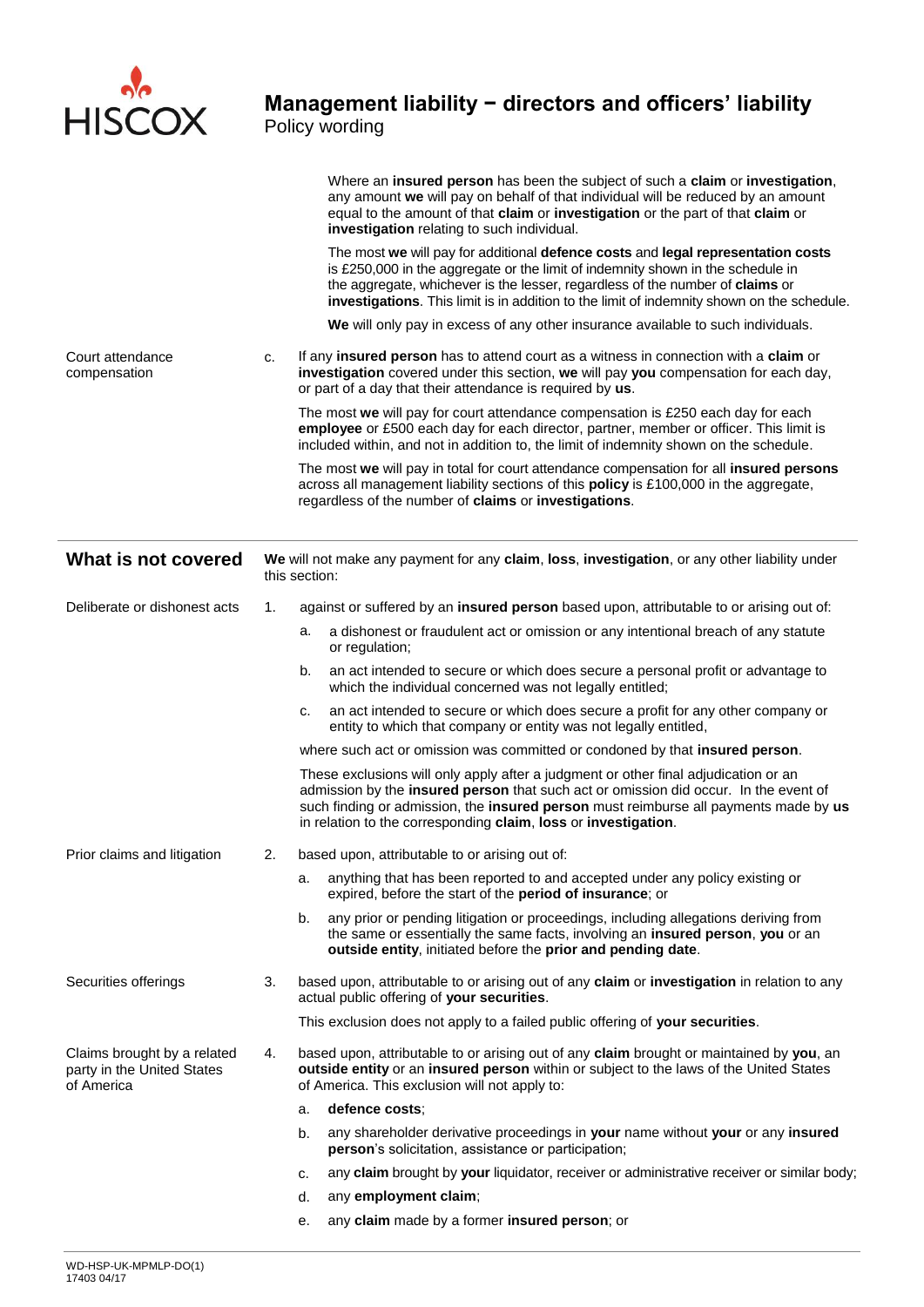

|                                                                       |     | any claim seeking a contribution or indemnity if such claim is otherwise covered by<br>f.<br>this section.                                                                                                                                             |  |  |  |
|-----------------------------------------------------------------------|-----|--------------------------------------------------------------------------------------------------------------------------------------------------------------------------------------------------------------------------------------------------------|--|--|--|
| Bodily injury and property<br>damage in relation to<br>motor vehicles | 5.  | for bodily injury or property damage arising from the use, ownership or possession of<br>any motor vehicle in relation to which the insured person is obliged under any<br>compulsory insurance law to maintain insurance in respect of any liability. |  |  |  |
|                                                                       |     | This exclusion does not apply to defence costs or legal representation costs relating to<br>any criminal or regulatory proceeding.                                                                                                                     |  |  |  |
| Pollution clean-up costs                                              | 6.  | based upon, attributable to or arising out of any:                                                                                                                                                                                                     |  |  |  |
|                                                                       |     | statutory, contractual or common law obligation you or an insured person have to<br>a.<br>clean up or remedy any <b>pollution</b> or contamination; or                                                                                                 |  |  |  |
|                                                                       |     | land or property being identified as contaminated land under the Environmental<br>b.<br>Protection Act 1990 or any similar or successor legislation.                                                                                                   |  |  |  |
| Takeovers and mergers                                                 | 7.  | based upon, attributable to or arising out of any wrongful act, act, incident or occurrence<br>performed, taking place, or alleged to have taken, after:                                                                                               |  |  |  |
|                                                                       |     | you merge or consolidate with another company; or<br>a.                                                                                                                                                                                                |  |  |  |
|                                                                       |     | b.<br>any party acquires:                                                                                                                                                                                                                              |  |  |  |
|                                                                       |     | more than 50% of your issued share capital;<br>i.                                                                                                                                                                                                      |  |  |  |
|                                                                       |     | the majority of your voting rights; or<br>ii.                                                                                                                                                                                                          |  |  |  |
|                                                                       |     | iii.<br>the right to appoint or remove a majority of your board of directors.                                                                                                                                                                          |  |  |  |
| Changes to subsidiaries                                               | 8.  | based upon, attributable to or arising out of any wrongful act, act, incident or occurrence<br>performed, taking place, or alleged to have taken place:                                                                                                |  |  |  |
|                                                                       |     | before the date of creation or acquisition by you of such subsidiary; or<br>a.                                                                                                                                                                         |  |  |  |
|                                                                       |     | after an entity ceases to be a subsidiary.<br>b.                                                                                                                                                                                                       |  |  |  |
| Financial advantage                                                   | 9.  | based upon, attributable to or arising out of the gaining of any financial advantage to<br>which the insured person was not entitled, including the repayment of any wrongfully<br>received monies.                                                    |  |  |  |
| Defined benefit<br>pension schemes                                    | 10. | based upon, attributable to or arising out of an insured person's operation or<br>administration of any defined benefit pension scheme or their breach of any legislation or<br>regulation relating to these activities.                               |  |  |  |
| Claims outside the                                                    | 11. | first brought outside the applicable courts.                                                                                                                                                                                                           |  |  |  |
| applicable courts                                                     |     | This exclusion also applies to proceedings in the applicable courts to enforce, or which<br>are based on, a judgment or award from outside the applicable courts.                                                                                      |  |  |  |

#### Defence costs only 12. other than **defence costs** for any **claim** covered under **What is covered**, **1. Claims against an insured person**, b. **Defence costs only**.

## **Special conditions**

| General terms | The General definitions, General conditions and General claims conditions set out in the<br>General terms and conditions all apply equally to each insured person and to you,<br>except for General condition 6, Premium payment which applies only to you. |
|---------------|-------------------------------------------------------------------------------------------------------------------------------------------------------------------------------------------------------------------------------------------------------------|
|               | General conditions 3 and 4 shall not apply to this section.                                                                                                                                                                                                 |
|               | General condition 7. Cancellation shall only apply to this section at the end of the <b>period</b><br>of insurance or the anniversary date whichever comes first.                                                                                           |
|               | You agree to act on behalf of all the <b>insured persons</b> as regards paying the premium and<br>giving or receiving notice of all matters relevant to this section.                                                                                       |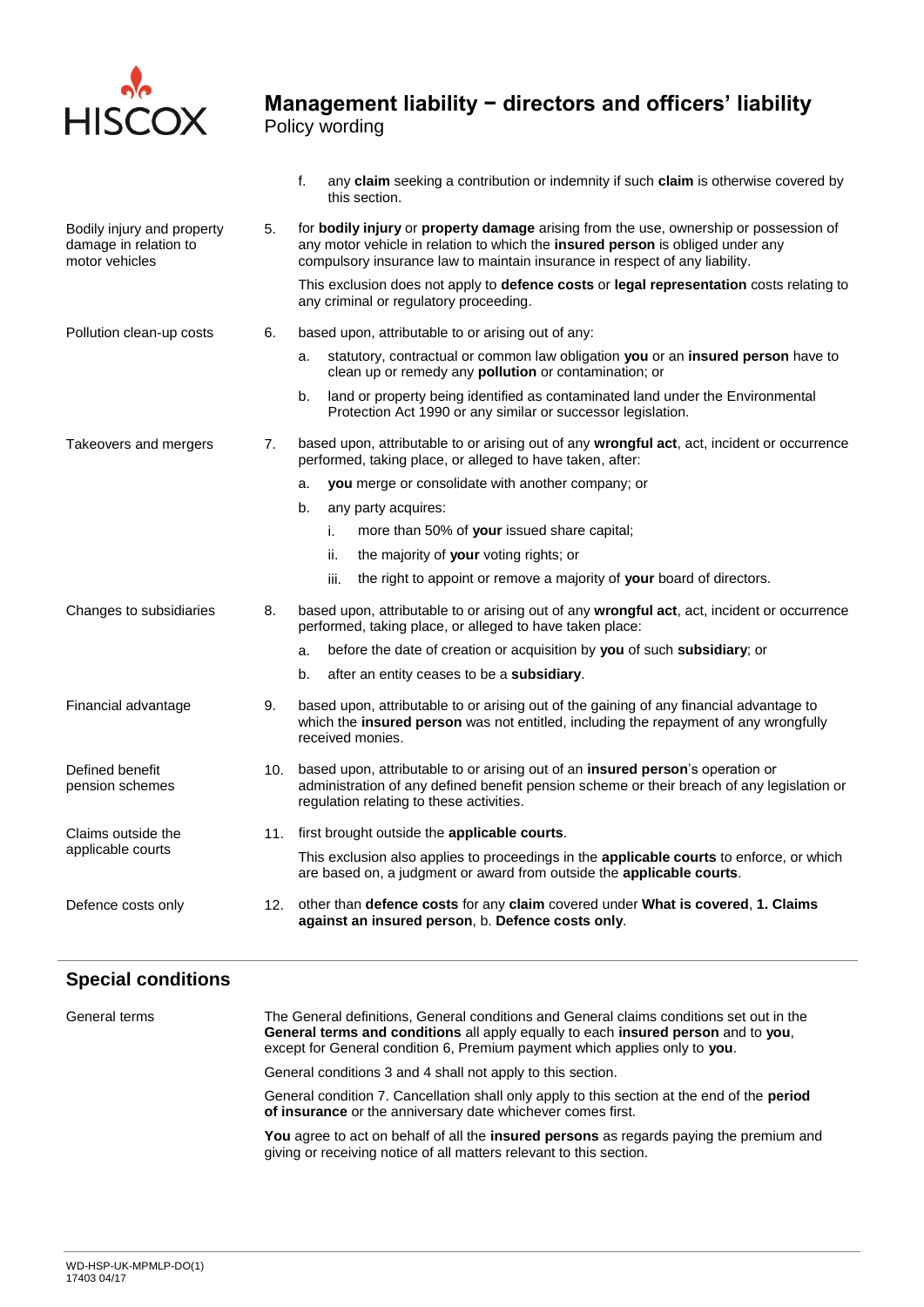

# **Management liability − directors and officers' liability**

Policy wording

| Information provided by an<br>insured person | All information which any insured person provided before we agreed to insure you will be<br>considered as a separate application for each insured person and as such the knowledge<br>of or any statement made by an insured person will not be imputed to any other insured<br>person for the purposes of determining whether cover is available for any claim or<br>investigation against such other insured person.     |                                                                                                                                                          |                                                                                                                                                                                        |  |  |  |  |
|----------------------------------------------|----------------------------------------------------------------------------------------------------------------------------------------------------------------------------------------------------------------------------------------------------------------------------------------------------------------------------------------------------------------------------------------------------------------------------|----------------------------------------------------------------------------------------------------------------------------------------------------------|----------------------------------------------------------------------------------------------------------------------------------------------------------------------------------------|--|--|--|--|
| Severability of exclusions                   | When determining the applicability of the exclusions within What is not covered, the<br>wrongful act, act, incident or occurrence performed, taking place, or alleged to have<br>taken place of one insured person shall not be imputed onto any other insured person<br>who neither committed nor condoned such wrongful act, act, incident or occurrence.                                                                |                                                                                                                                                          |                                                                                                                                                                                        |  |  |  |  |
| Extended notification period                 | lf:                                                                                                                                                                                                                                                                                                                                                                                                                        |                                                                                                                                                          |                                                                                                                                                                                        |  |  |  |  |
|                                              | 1.                                                                                                                                                                                                                                                                                                                                                                                                                         | we or you refuse to renew this section of the policy for any reason other than non-<br>payment of premium, administration, liquidation or insolvency; or |                                                                                                                                                                                        |  |  |  |  |
|                                              | 2.                                                                                                                                                                                                                                                                                                                                                                                                                         |                                                                                                                                                          | you merge or consolidate with another entity or any party acquires more than 50% of your<br>issued share capital or the majority of your voting rights during the period of insurance; |  |  |  |  |
|                                              | you or any insured person may purchase an extended notification period, in accordance with<br>the options stated below:                                                                                                                                                                                                                                                                                                    |                                                                                                                                                          |                                                                                                                                                                                        |  |  |  |  |
|                                              |                                                                                                                                                                                                                                                                                                                                                                                                                            | One-year period                                                                                                                                          | 50% of the annual premium for this section                                                                                                                                             |  |  |  |  |
|                                              |                                                                                                                                                                                                                                                                                                                                                                                                                            | Three-year period                                                                                                                                        | 100% of the annual premium for this section                                                                                                                                            |  |  |  |  |
|                                              |                                                                                                                                                                                                                                                                                                                                                                                                                            | Six-year period                                                                                                                                          | 200% of the annual premium for this section                                                                                                                                            |  |  |  |  |
|                                              | If you do so, we will cover an insured person for any covered claim, loss or investigation<br>arising during the extended notification period, subject to the terms and conditions of this<br>section. We will not cover any wrongful act, act, incident or occurrence performed, taking<br>place, or alleged to have taken place after the end of the original period of insurance.                                       |                                                                                                                                                          |                                                                                                                                                                                        |  |  |  |  |
|                                              | This extended notification period is only available if we receive written notice of purchase from<br>you or an insured person and the premium is paid to us within 90 days following the end of<br>the period of insurance.                                                                                                                                                                                                |                                                                                                                                                          |                                                                                                                                                                                        |  |  |  |  |
|                                              | If you or an insured person does so, the first paragraph 1a. under Your obligations in this<br>section will then be amended to:                                                                                                                                                                                                                                                                                            |                                                                                                                                                          |                                                                                                                                                                                        |  |  |  |  |
|                                              | unless you or any insured person notifies us as soon as reasonably practicable and<br>a.<br>within the period of insurance or the extended notification period of the following:                                                                                                                                                                                                                                           |                                                                                                                                                          |                                                                                                                                                                                        |  |  |  |  |
|                                              | The limit of indemnity for the extended notification period will be part of and not in addition to<br>the limit of indemnity stated in the schedule.                                                                                                                                                                                                                                                                       |                                                                                                                                                          |                                                                                                                                                                                        |  |  |  |  |
|                                              | The entire premium for this section is considered fully earned at the beginning of the extended<br>notification period. We will not refund any premium if you or any insured person cancels the<br>extended notification period before it ends.                                                                                                                                                                            |                                                                                                                                                          |                                                                                                                                                                                        |  |  |  |  |
|                                              |                                                                                                                                                                                                                                                                                                                                                                                                                            |                                                                                                                                                          | You or any insured person will not have the right to purchase an extended notification period if:                                                                                      |  |  |  |  |
|                                              | 1.                                                                                                                                                                                                                                                                                                                                                                                                                         | condition or an extended notification period;                                                                                                            | cover under this section is continued solely as a result of the former directors special                                                                                               |  |  |  |  |
|                                              | 2.                                                                                                                                                                                                                                                                                                                                                                                                                         | this section of the <b>policy</b> is replaced or succeeded by any other policy providing<br>directors' and officers' liability cover; or                 |                                                                                                                                                                                        |  |  |  |  |
|                                              | 3.                                                                                                                                                                                                                                                                                                                                                                                                                         | this section or the <b>policy</b> is cancelled, other than by you on an anniversary date.                                                                |                                                                                                                                                                                        |  |  |  |  |
|                                              | If we offer renewal terms, conditions, limits of liability or premium different from those of the<br>expiring policy, this does not constitute a refusal to renew.                                                                                                                                                                                                                                                         |                                                                                                                                                          |                                                                                                                                                                                        |  |  |  |  |
| Management buy-outs                          | If during the <b>period of insurance</b> the existing management conduct a management buy-out,<br>we agree to provide cover to the same level and terms of this policy for the new company for<br>a period of 45 days from the buy-out date for any wrongful act, act, incident or occurrence<br>performed, or taking place, or alleged to have taken place by any individual insured person<br>subsequent to the buy-out. |                                                                                                                                                          |                                                                                                                                                                                        |  |  |  |  |
|                                              | This cover will only apply excess of any other insurance and indemnification available from<br>any other source.                                                                                                                                                                                                                                                                                                           |                                                                                                                                                          |                                                                                                                                                                                        |  |  |  |  |
| Former directors                             | In the event that you do not renew or replace this section of the policy, and only in respect of<br>any insured person who ceases to be a director, partner, member or officer of you prior to<br>the date of non-renewal for reasons other than disqualification from holding such position or                                                                                                                            |                                                                                                                                                          |                                                                                                                                                                                        |  |  |  |  |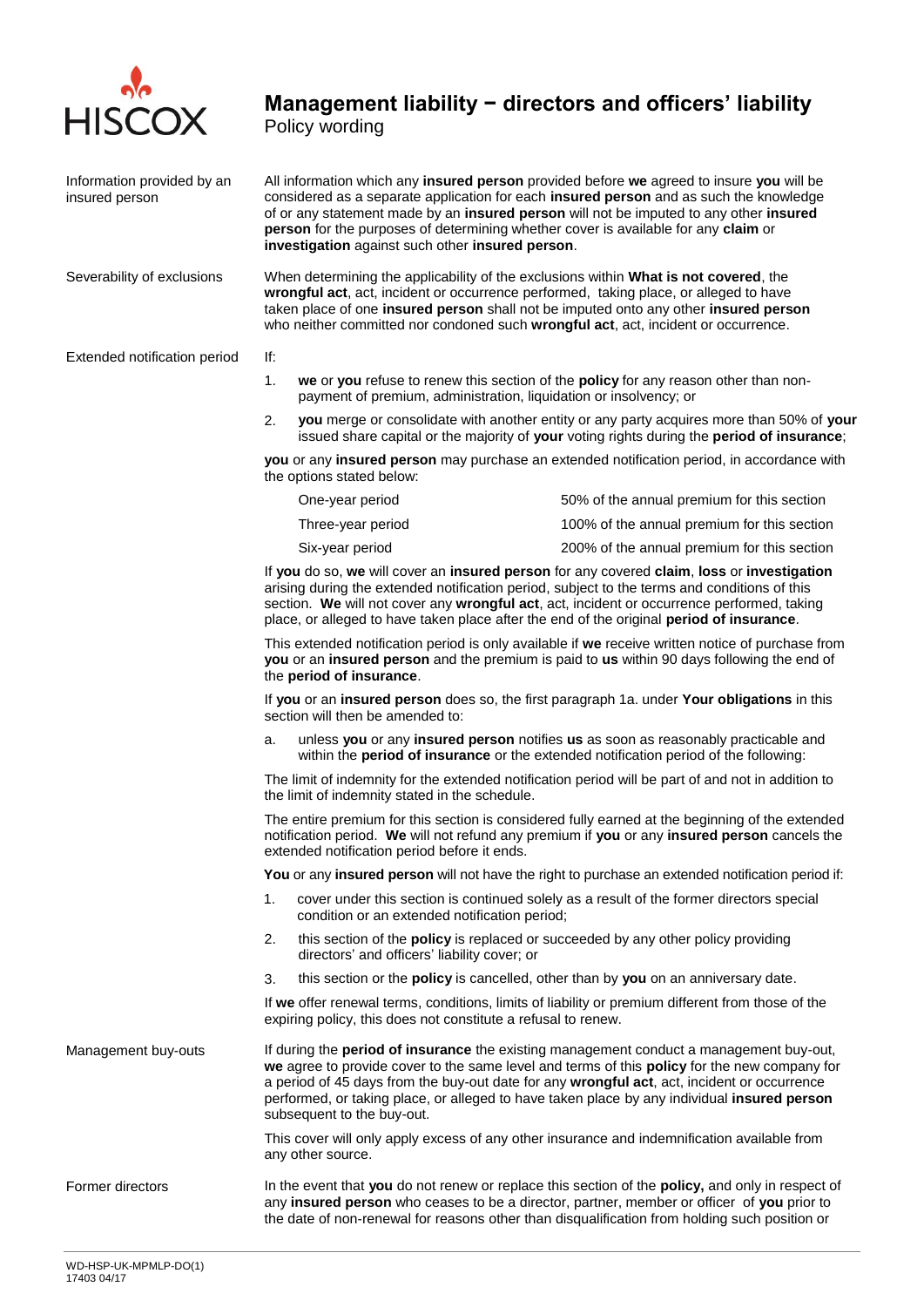

**your** insolvency, administration or liquidation, this section shall continue in force indefinitely from the date of non-renewal, provided that:

- 1. this section shall only apply to **claims** or **investigations** arising from any **wrongful act**, act, incident or occurrence performed, or taking place, or alleged to have taken place prior to the date that the **insured person** ceased to be a director, partner, member or officer of **you**;
- 2. no similar insurance is effected elsewhere; and
- 3. this section or the **policy** has not been cancelled, other than by **you** on an anniversary date.

**How much we will pay** The most **we** will pay for each **claim**, **loss**, **investigation**, or any other covered liability, including their **defence costs** and **legal representation costs** is the limit of indemnity shown in the schedule or within the relevant clause of **What is covered**. All **claims**, **losses**, **investigations**, or any other covered liabilities and circumstances likely to give rise to a **claim**, **loss**, **investigation**, or any other covered liability, which arise from the same original cause, a single source or a repeated or continuing shortcoming will be regarded as one claim under the **policy**. This includes **claims**, **losses**, **investigations**, and any other covered liabilities arising after, as well as during, the **period of insurance**. Each **claim**, **loss**, **investigation**, or other covered liability shall be treated as first made when **we** receive notice of the first **claim**, **loss**, **investigation**, or other covered liability. **You** must pay any relevant **excess** shown in the schedule. Paying out the limit of indemnity At any stage of a **claim**, **investigation**, or any other covered liability, **we** can pay the **insured person** the applicable limit of indemnity or what remains after any earlier payment from that limit. **We** will then have no further liability for that **claim**, **loss**, **investigation** or any other covered liability.

### **Your obligations** Notification 1. **We** will not make any payment under this section: a. unless **you** or any **insured person** notifies **us** as soon as reasonably practicable of the following within the **period of insurance** or at the latest within 90 days after it expires for any problem **you** or such **insured person** becomes aware of within the 30 days before expiry: i. any **claim** against an **insured person** or the **insured person's** lawful spouse, civil or unmarried partner; ii. any **investigation** into **you** or an **insured person**; iii. the commencement of any disqualification proceedings against any **insured person**; or iv. the commencement of proceedings against any **insured person** for **pollution**. b. to any **insured person** if, prior to the **period of insurance**, such **insured person** had knowledge of a material misstatement in or omission from the information provided to **us** upon which **we** agreed to insure **you**. 2. When dealing with a third party, **you** or the **insured person** must not admit that **you** or the **insured person** are liable for what has happened, or make any offer, deal or payment without **our** prior written agreement. If **you** or an **insured person** does, **we** may reduce any payment **we** make under this **policy** by an amount equal to the detriment **we** have suffered as a result.